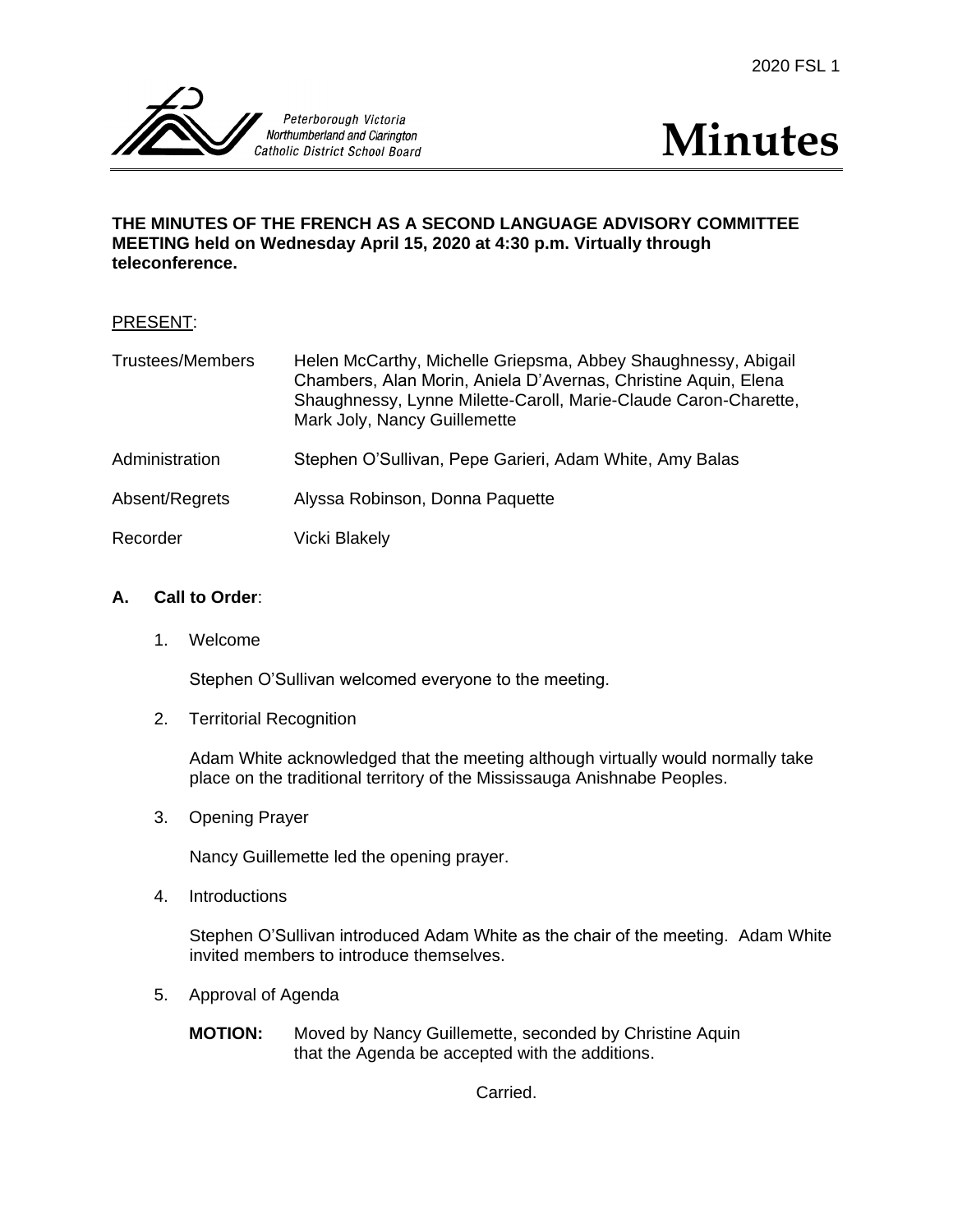6. Additions to the Agenda

B – 1: Discussions/Presentations – Confirming motion of Holly Trinity Catholic Secondary School French Immersion Expansion

C – 2: Information Items - Student Updates

7. Declarations of Conflicts of Interest

None.

- 8. Approval of the Summary of the Meeting of Wednesday, November 27, 2019
	- **MOTION:** Moved by Marie-Claude Caron-Charette, seconded by Alan Morin that the Summary of the Meeting of Wednesday, November 27, 2019 be approved as presented.

Carried.

9. Business Arising from the Minutes

Holy Trinity Catholic Secondary School's French Immersion program has been approved by the Board and will commence beginning in the 2020-2021 school year. Interest has been expressed at Grade 8 nights from both PVNC and Public Board families. There are 24 students registered for the class, but that could increase depending on late registrations.

There was a discussion whether the current pandemic situation with COVID-19 would delay the French Immersion at Holy Trinity. At this time there is nothing to indicate the program wouldn't be delayed due to the pandemic.

Helen McCarthy spoke on behalf of The Board, stating they are happy with the French As A Second Language Advisory Committee's work and thanked the members for their input.

Since the last meeting 2 new DELF Correctors have been appointed and trained in December.

The French Immersion Program review is on hold at this time due to the pandemic. Dates will be rescheduled to allow for the review to still go forward in the future.

## **B. Discussions/Presentations**:

- 1. Holy Trinity Catholic Secondary School French Immersion Program
- **MOTION:** Moved by Lynne Milette-Carol, seconded by Nancy Guillemette that the Committee reapprove the recommendation of the French Immersion Program at Holy Trinity Catholic Secondary School to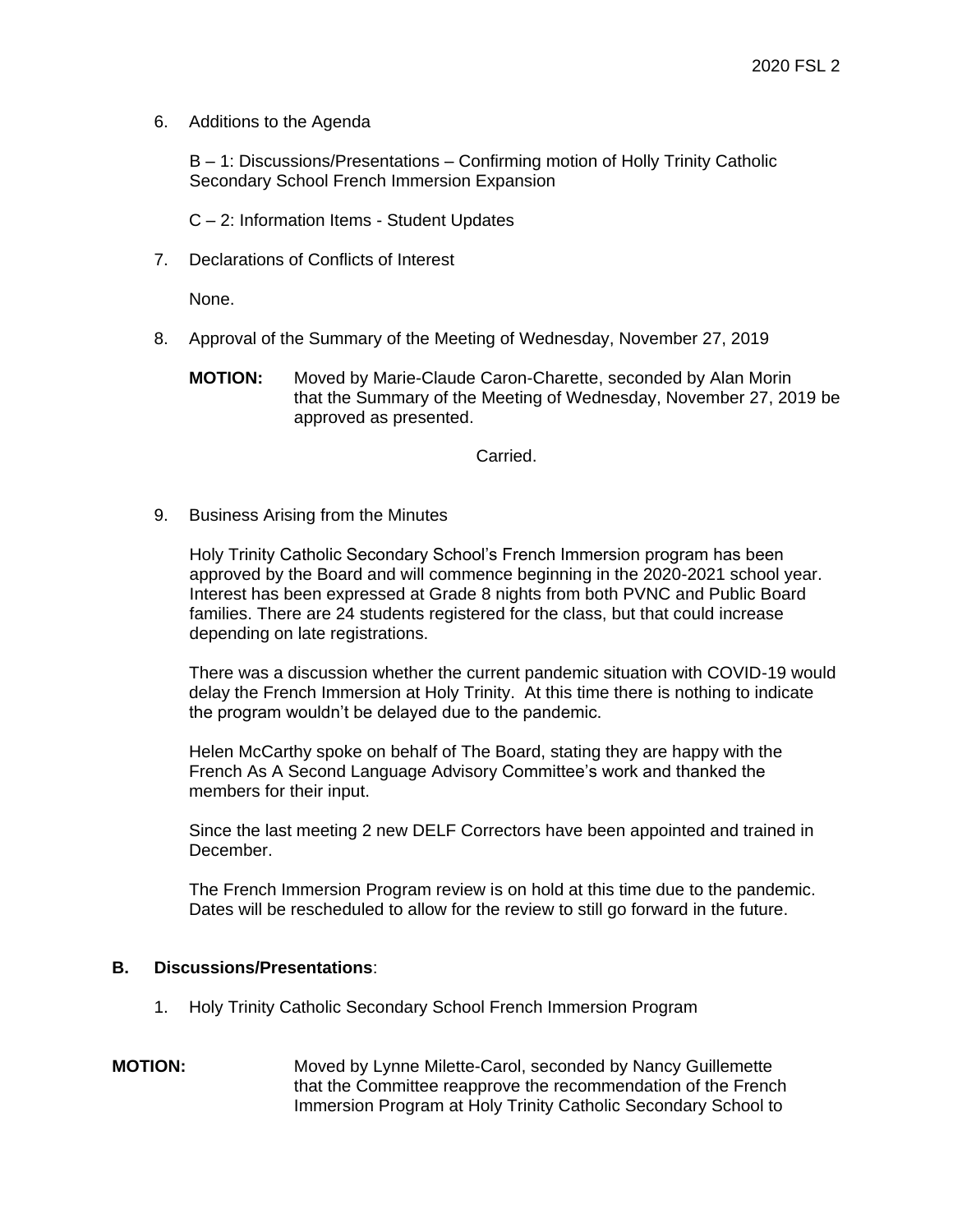commence in the 2020/2021 school year be approved.

#### Carried.

2. French Teacher Recruitment/Information update from Human Resources

Christine Aquin provided an update on the recruitment of French Immersion and Core French teachers, some hiring has already taken place and more interviews will be happening. June will determine how many French teachers are required for the coming school year, however trends who over the last 5-7 years the majority of teaching positions required are French. The board should be in good shape for the fall with flexibility in regards to distribution and LTOs.

Christine Aquin discussed teacher qualifications and applications to the Ministry of Education to grant temporary licenses. The Board does use this as a tool to fill LTO's for French Immersion, Core French, and Technology. In comparison to other boards across the province our numbers are relatively low.

Christine Aquin informed the Committee that the Board had recently been part of a survey by the Ministry of Education that should have results back in regards to how school boards are recruiting, interviewing and hiring.

3. DELF

Adam White discussed the DELF testing that was scheduled to begin May 4 and again June 1. At this time, due to the pandemic, it is unsure whether the testing will go forward as schools are currently closed. We are waiting to hear from France, the Ontario DELF Centre and the Ministry of Education for direction. He will reach out to the Ontario DELF Centre to express the interest of students to still complete the DELF this spring. Around 65 students were interested in completing the DELF this year.

4. Update 3-Year FSL Plan

Adam White review the current FSL 3-Year Plan highlighting goals and seeking input. There was a discussion around growth, engagement and retention of students in French Immersion and Core French. He requested the committee to review the FSL Plan and provide input for additions to the document by the end of April.

## **C. Information Items**:

1. Funding Update

Adam White provided an update on funding. The pilot program J'usqu'au Bout in secondary has had a positive impact on students and been well received by staff. The funding for new French classrooms or programs and Extended French Experiences has been allocated this year to support new primary classes at Good Shepherd CES, to support a new French Immersion Foods class at St. Peter CSS and to support a 3 day excursion to St. Donat, QC for students at St. Mary CSS. Professional